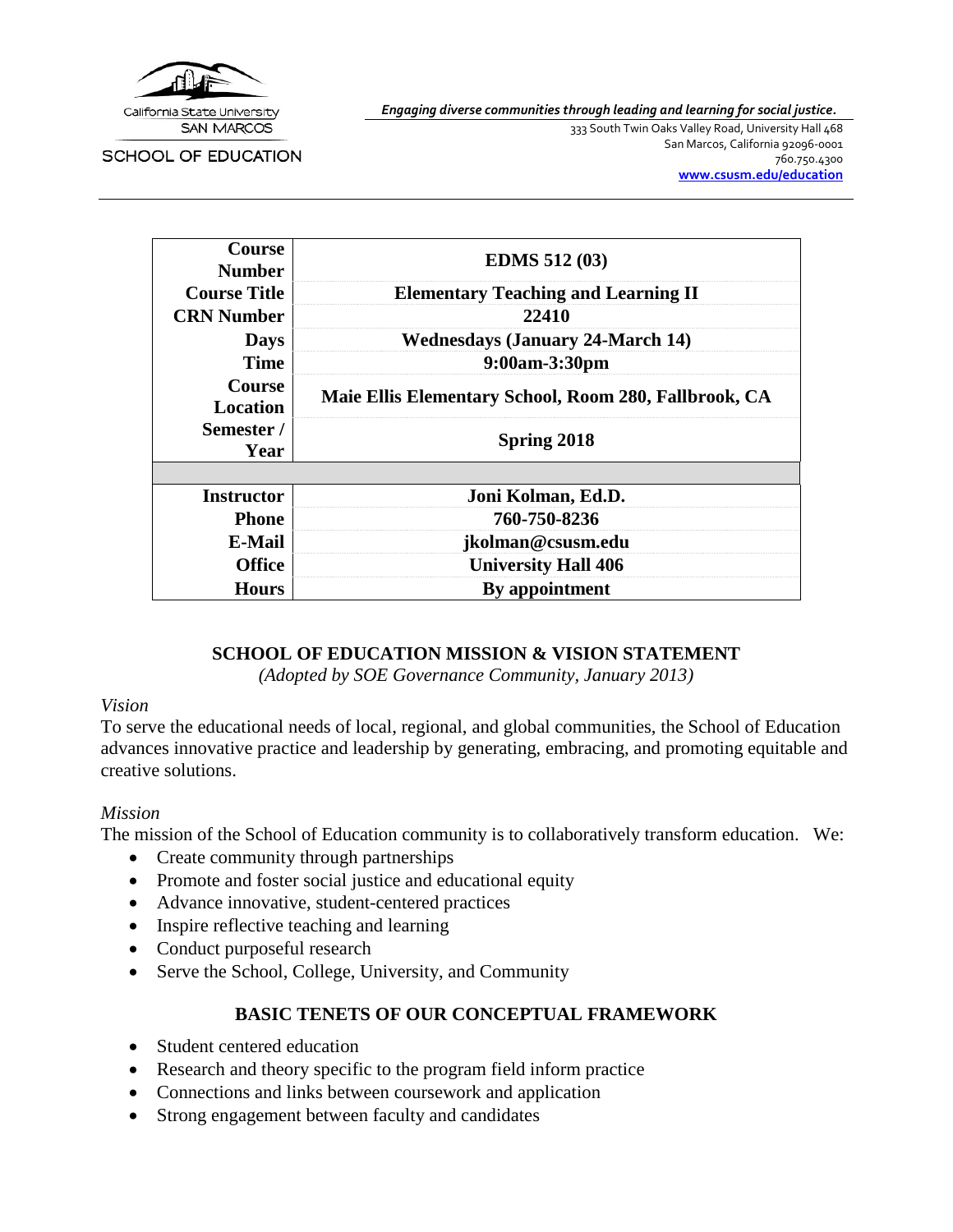- Co-teaching clinical practice
- Culturally responsive pedagogy and socially just outcomes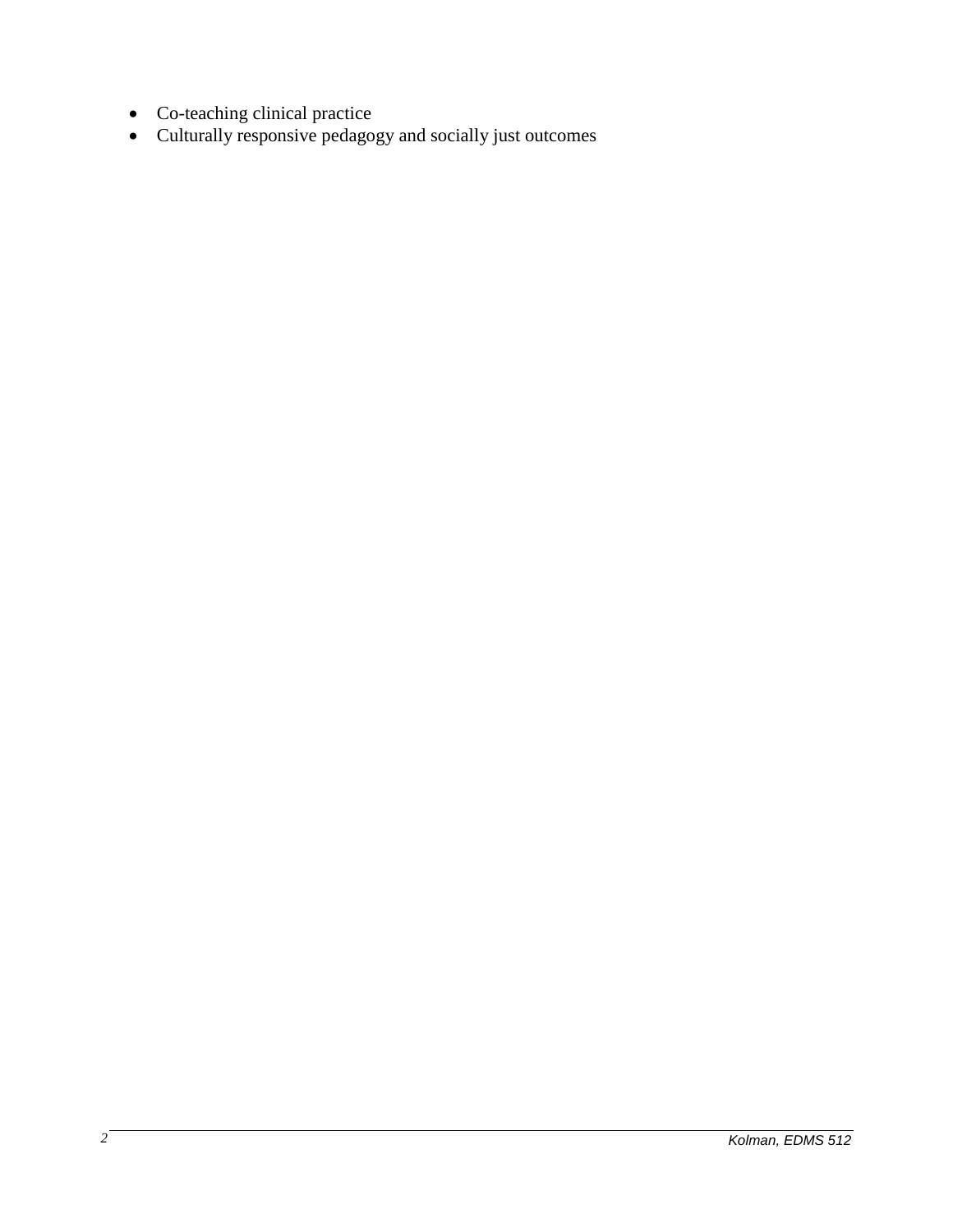# **TABLE OF CONTENTS**

| There are numerous online resources available for you in this course. Look to each section for |  |
|------------------------------------------------------------------------------------------------|--|
|                                                                                                |  |
|                                                                                                |  |
|                                                                                                |  |
| Teacher Performance Expectation (TPE) Competencies Error! Bookmark not defined.                |  |
|                                                                                                |  |
|                                                                                                |  |
|                                                                                                |  |
|                                                                                                |  |
|                                                                                                |  |
|                                                                                                |  |
|                                                                                                |  |
|                                                                                                |  |
|                                                                                                |  |
|                                                                                                |  |
|                                                                                                |  |
|                                                                                                |  |
|                                                                                                |  |
|                                                                                                |  |
| COURSE REQUIREMENTS AND GRADED COURSE COMPONENTS  Error! Bookmark not                          |  |
| defined.                                                                                       |  |
|                                                                                                |  |
|                                                                                                |  |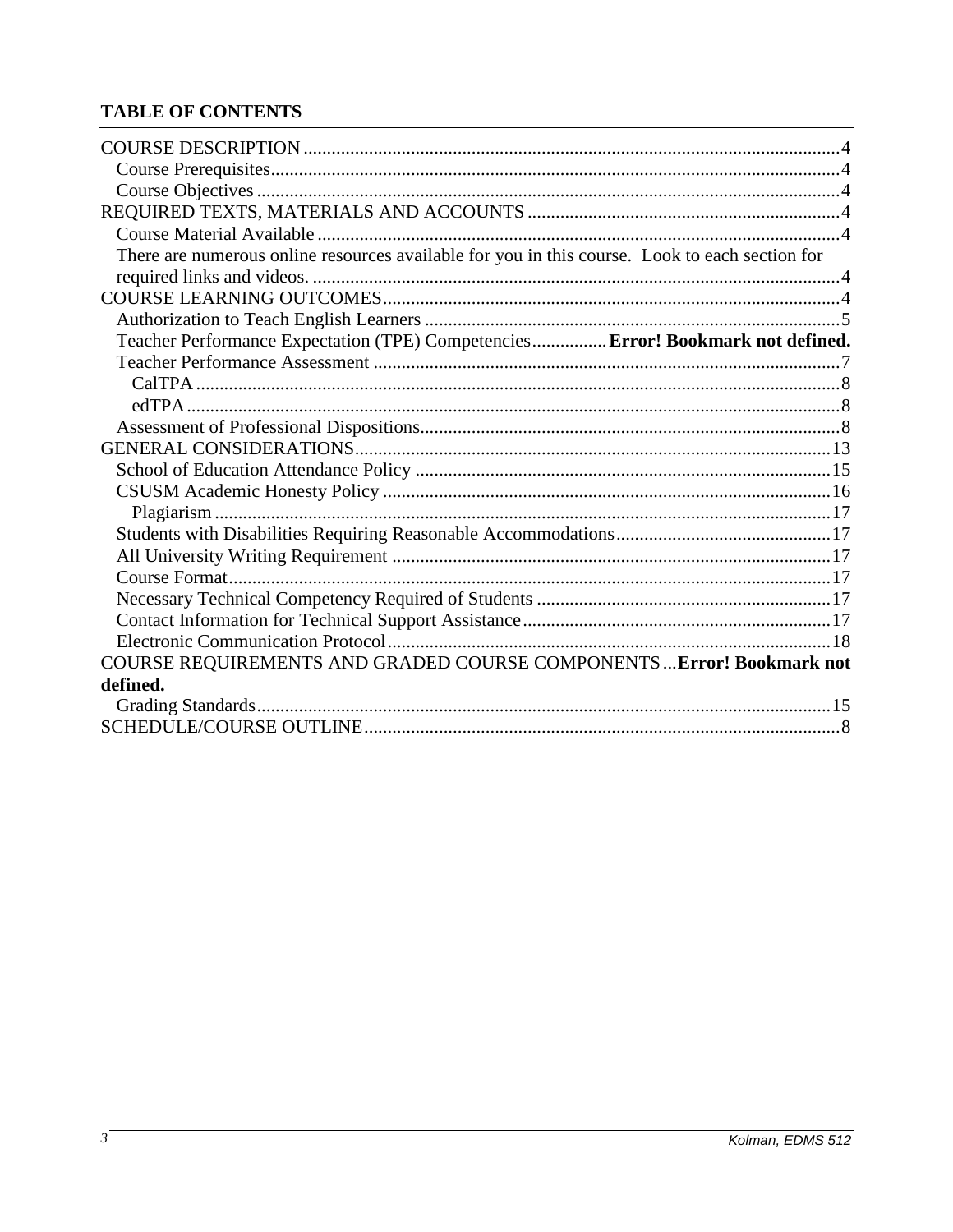# **COURSE DESCRIPTION**

This course requires participation in public schools and other education-related contexts. This course is designed:

- To extend preservice candidates' understandings about numerous philosophies of teaching and learning;
- To inform preservice candidates about key concepts and procedures as they relate to students learning English and students with special education labels;
- To encourage further infusion of technology into curriculum.

## **Course Prerequisites**

Admission to the Multiple Subject/CLAD Teacher Credential Program.

## **Course Objectives**

The purposes of this course are threefold:

- To expand preservice candidates' knowledge about general learning theories and experiences with a range of pedagogical practices;
- To enhance preservice candidates' awareness of the multiple perspectives and learning styles that exist in diverse classrooms and other education-related settings;
- To provide a safe environment for preservice candidates' discussion of, and experimentation with, a variety of techniques and methods of instruction.

# **REQUIRED TEXTS, MATERIALS AND ACCOUNTS**

- Greene, R. (2009). *Lost at school: Why our kids with behavioral challenges are falling through the cracks and how we can help them*. New York, NY: Simon & Schuster.
- Heritage, M. (2010). *Formative assessment: Making it happen in the classroom*. Thousand Oaks, CA: Corwin.
- edTPA Handbook
- Making Good Choices edTPA Handbook and Addendum
- \*\*\* You must have an active Taskstream account\*\*\*

# **Course Material Available**

There are numerous readings and resources required to successfully complete this course available through Cougar Courses. Look to each section for required links and videos.

# **COURSE LEARNING OUTCOMES**

Upon successful completion of this course, students will be able to:

- Develop and write a cycle of lessons using the edTPA lesson planning model,
- Demonstrate effective teaching strategies in live presentations,
- Build on a classroom management plan,
- Develop understandings of major educational theorists and how they shape teaching practice,
- Learn to apply Universal Design for Learning strategies as a means of effective differentiated instruction.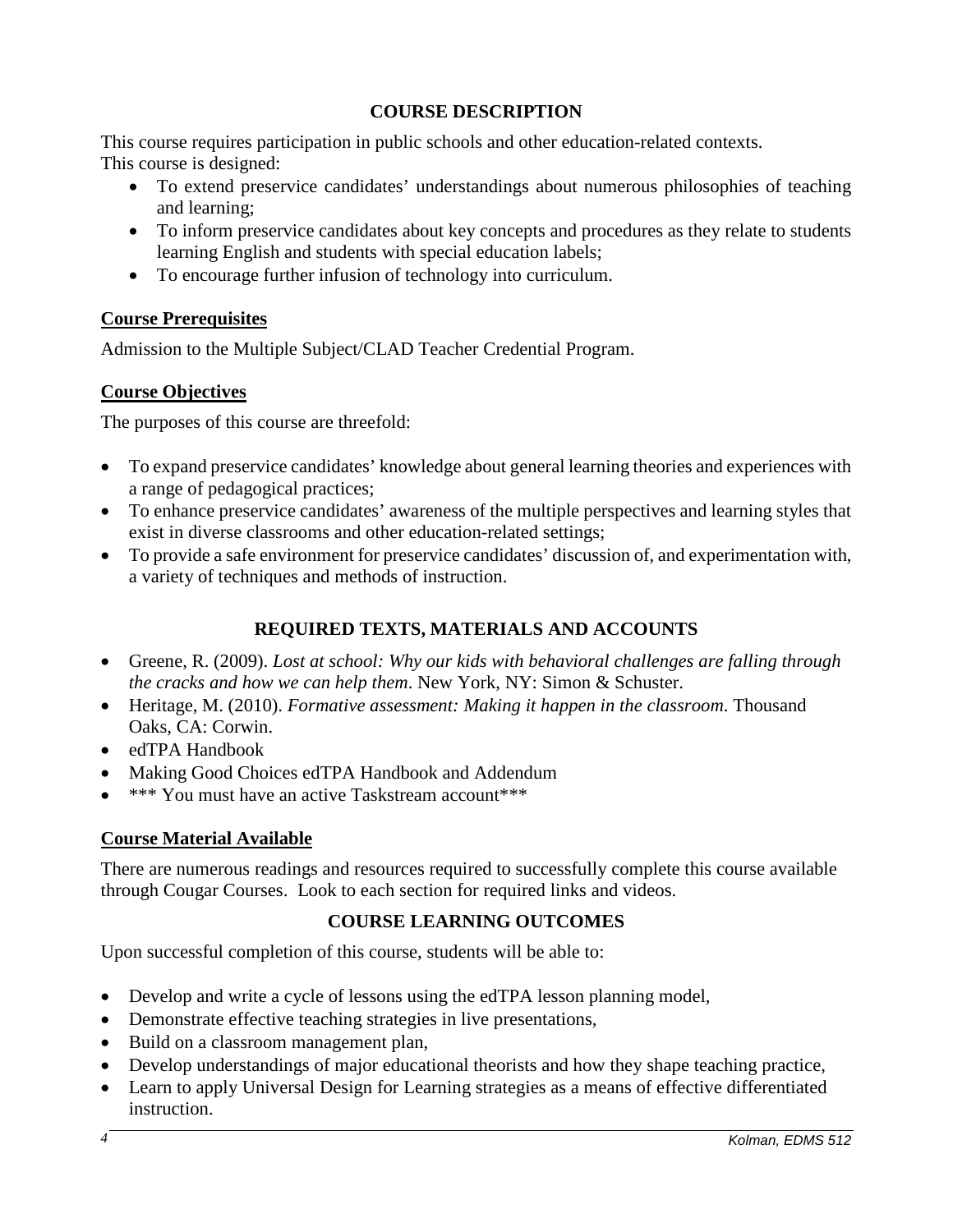# **Authorization to Teach English Learners**

This credential program has been specifically designed to prepare teachers for the diversity of languages often encountered in California public school classrooms. The authorization to teach English learners is met through the infusion of content and experiences within the credential program, as well as additional coursework. Candidates successfully completing this program receive a credential with authorization to teach English learners. *(Approved by CCTC in SB 2042 Program Standards, August 02)*

## **Teacher Performance Expectation (TPE) Competencies (2017)**

The course objectives, assignments, and assessments have been aligned with the CTC standards for (Single Subject, Multiple Subject, Special Education, etc.) Credential. This course is designed to help teachers seeking a California teaching credential to develop the skills, knowledge, and attitudes necessary to assist schools and district in implementing effective programs for all students. The successful candidate will be able to merge theory and practice in order to realize a comprehensive and extensive educational program for all students. You will be required to formally address the following TPEs in this course:

## **TPE 1: Engaging and Supporting All Students in Learning (Lesson Planning Assignment)**

1.1 Apply knowledge of students, including their prior experiences, interests, and socialemotional learning needs, as well as their funds of knowledge and cultural, language, and socioeconomic backgrounds, to engage them in learning.

1.4 Use a variety of developmentally and ability-appropriate instructional strategies, resources, and assistive technology, including principles of Universal Design of Learning (UDL) and Multi-Tiered System of Supports (MTSS) to support access to the curriculum for a wide range of learners within the general education classroom and environment. 1.8 Monitor student learning and adjust instruction while teaching so that students continue to be actively engaged in learning

## **TPE 2: Creating and Maintaining Effective Environments for Student Learning (Classroom Management Assignment)**

2.2 Create learning environments (i.e., traditional, blended, and online) that promote productive student learning, encourage positive interactions among students, reflect diversity and multiple perspectives, and are culturally responsive.

2.3 Establish, maintain, and monitor inclusive learning environments that are physically, mentally, intellectually, and emotionally healthy and safe to enable all students to learn, and recognize and appropriately address instances of intolerance and harassment among students, such as bullying, racism, and sexism.

2.4 Know how to access resources to support students, including those who have experienced trauma, homelessness, foster care, incarceration, and/or are medically fragile. 2.5 Maintain high expectations for learning with appropriate support for the full range of students in the classroom.

2.6 Establish and maintain clear expectations for positive classroom behavior and for student-to-student and student-to-teacher interactions by communicating classroom behavior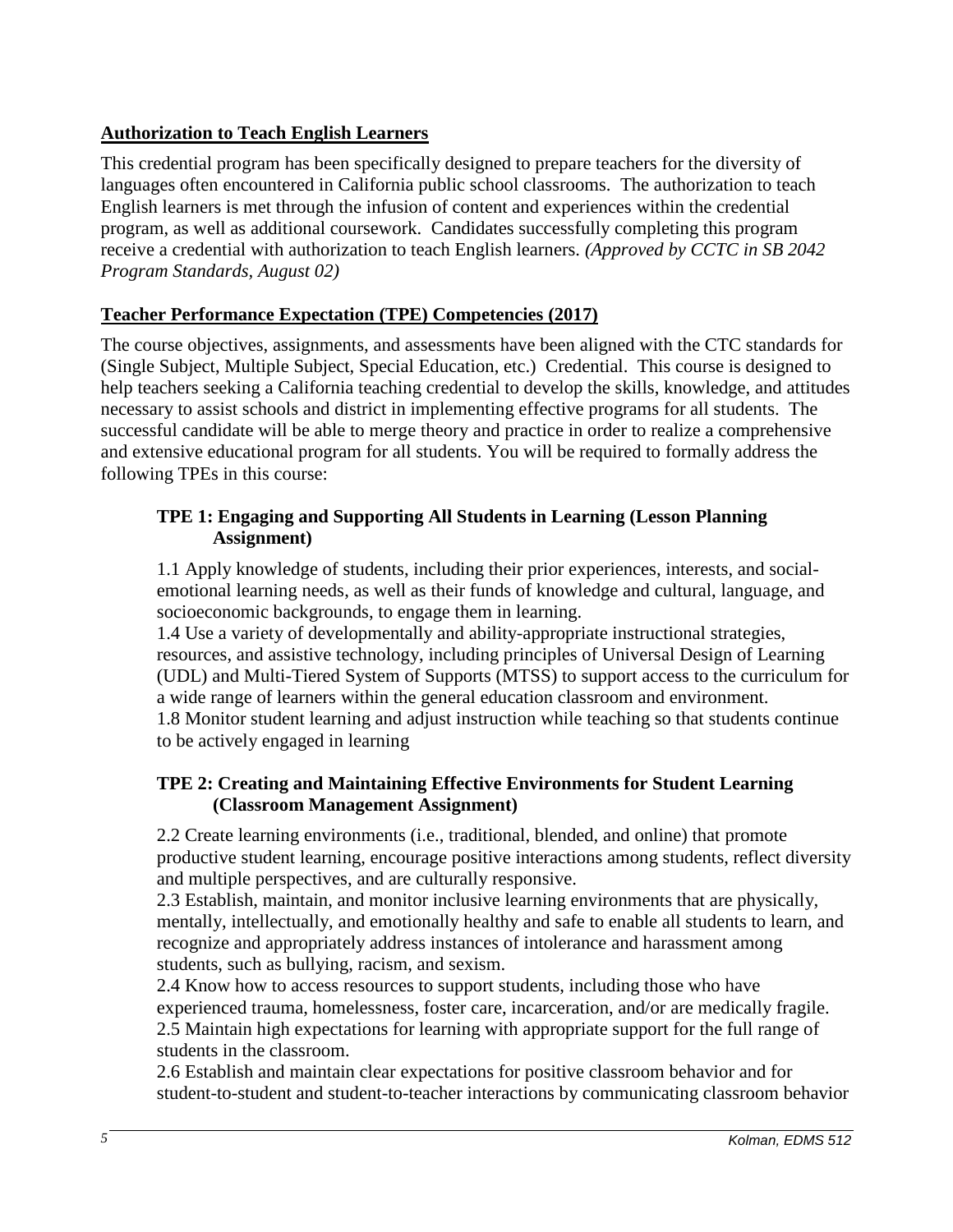and for student-to-student and student-to-teacher interactions by communicating classroom routines, procedures, and norms to students and families.

# **TPE 3: Understanding and Organizing Subject Matter for Student Learning (Lesson Planning Assignment)**

3.1 Demonstrate knowledge of subject matter, including the adopted California State Standards and curriculum frameworks.

3.4 Individually and through consultation and collaboration with other educators and members of the larger school community, plan for effective subject matter instruction and use multiple means of representing, expressing, and engaging students to demonstrate their knowledge.

3.5 Adapt subject matter curriculum, organization, and planning to support the acquisition and use of academic language within learning activities to promote the subject matter knowledge of all students, including the full range of English learners, Standard English learners, students with disabilities, and students with other learning needs in the least restrictive environment.

3.6 Use and adapt resources, standards-aligned instructional materials, and a range of technology, including assistive technology, to facilitate students' equitable access to the curriculum.

3.8 Demonstrate knowledge of effective teaching strategies aligned with the internationally recognized educational technology standards.

## **TPE 4: Planning Instruction and Designing Learning Experiences for All Students (Lesson Planning Assignment)**

4.1 Locate and apply information about students' current academic status, content- and standards-related learning needs and goals, assessment data, language proficiency status, and cultural background for both short-term and long-term instructional planning purposes. 4.2 Understand and apply knowledge of the range and characteristics of typical and atypical child development from birth through adolescence to help inform instructional planning and learning experiences for all students.

4.3 Design and implement instruction and assessment that reflects the interconnectedness of academic content areas and related student skills development in literacy, mathematics, science, and other disciplines across the curriculum, as applicable to the subject area of instruction.

4.4 Plan, design, implement and monitor instruction, making effective use of instructional time to maximize learning opportunities and provide access to the curriculum for all students by removing barriers and providing access through instructional strategies that include:

• appropriate use of instructional technology, including assistive technology;

• applying principles of UDL and MTSS;

• use of developmentally, linguistically, and culturally appropriate learning activities, instructional materials, and resources for all students, including the full range of English learners;

\* appropriate modifications for students with disabilities in the general education classroom;

- opportunities for students to support each other in learning; and
- use of community resources and services as applicable

4.6 Access resources for planning and instruction, including the expertise of community and school colleagues through in-person or virtual collaboration, co-teaching, coaching, and/or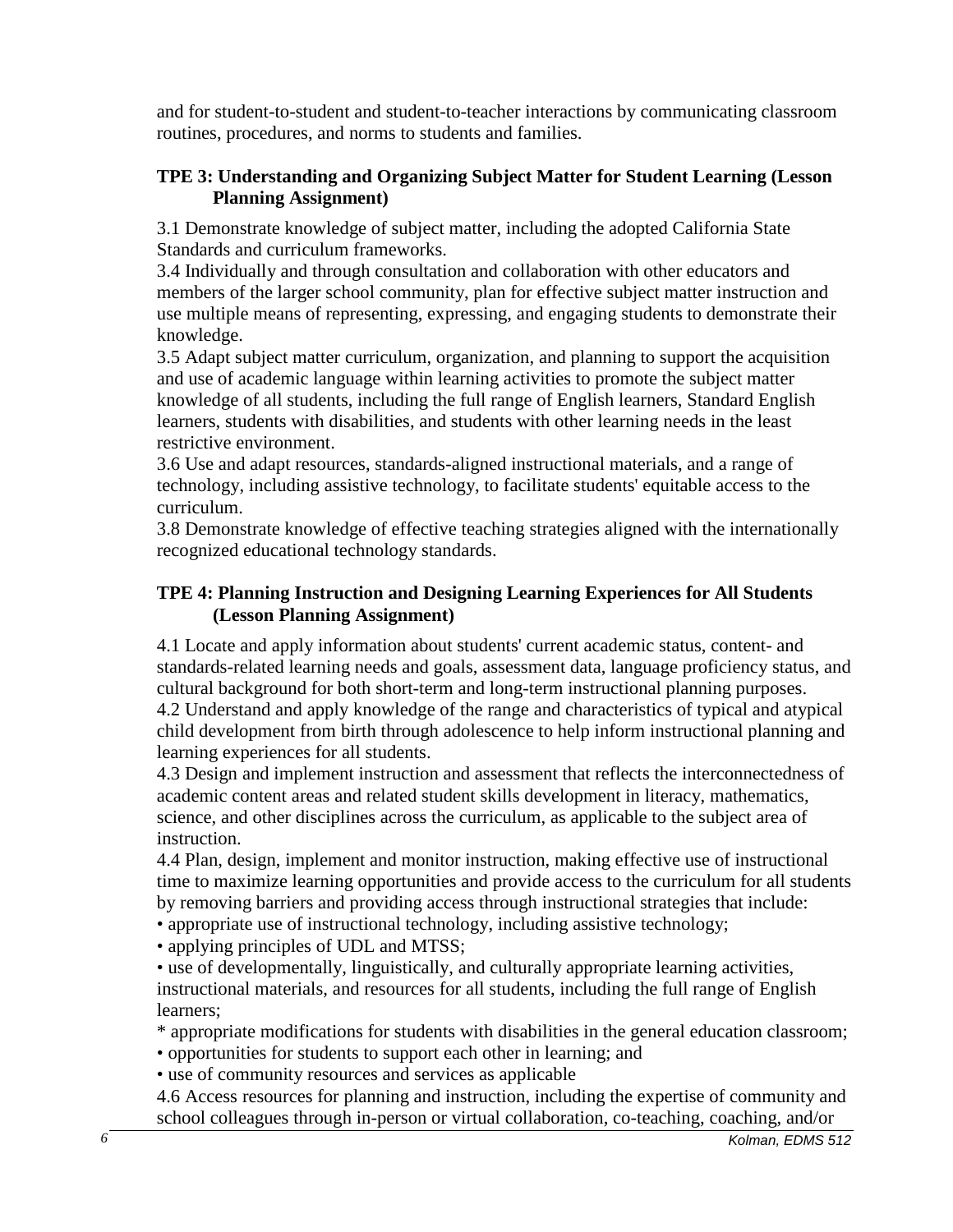networking.

# **TPE 5: Assessing Student Learning (Lesson Planning Assignment)**

5.1 Apply knowledge of the purposes, characteristics, and appropriate uses of different types of assessments (e.g., diagnostic, informal, formal, progress-monitoring, formative, summative, and performance) to design and administer classroom assessments, including use of scoring rubrics.

5.2 Collect and analyze assessment data from multiple measures and sources to plan and modify instruction and document students' learning over time.

5.6 Work with specialists to interpret assessment results from formative and summative assessments to distinguish between students whose first language is English, English learners, Standard English learners, and students with language or other disabilities. 5.8 Use assessment data, including information from students' IEP, IFSP, ITP, and 504 plans, to establish learning goals and to plan, differentiate, make accommodations and/or modify instruction.

# **TPE 6: Developing as a Professional Educator**

6.1 Reflect on their own teaching practice and level of subject matter and pedagogical knowledge to plan and implement instruction that can improve student learning. 6.2 Recognize their own values and implicit and explicit biases, the ways in which these values and implicit and explicit biases may positively and negatively affect teaching and learning, and work to mitigate any negative impact on the teaching and learning of students. They exhibit positive dispositions of caring, support, acceptance, and fairness toward all students and families, as well as toward their colleagues.

6.3 Establish professional learning goals and make progress to improve their practice by routinely engaging in communication and inquiry with colleagues.

6.5 Demonstrate professional responsibility for all aspects of student learning and classroom management, including responsibility for the learning outcomes of all students, along with appropriate concerns and policies regarding the privacy, health, and safety of students and families. Beginning teachers conduct themselves with integrity and model ethical conduct for themselves and others.

6.6 Understand and enact professional roles and responsibilities as mandated reporters and comply with all laws concerning professional responsibilities, professional conduct, and moral fitness, including the responsible use of social media and other digital platforms and Preliminary Multiple and Single Subject Credential Program Standards

## **Teacher Performance Assessment**

Beginning July 1, 2008 all California credential candidates must successfully complete a stateapproved Teacher Performance Assessment (TPA), as part of the credential program of preparation. During the 2015-16 academic year the CSUSM credential programs will use either the CalTPA (California Teacher Performance Assessment) or the edTPA (Educative Teacher Performance Assessment).

Check with your program coordinator to determine which assessment is used for your credential program.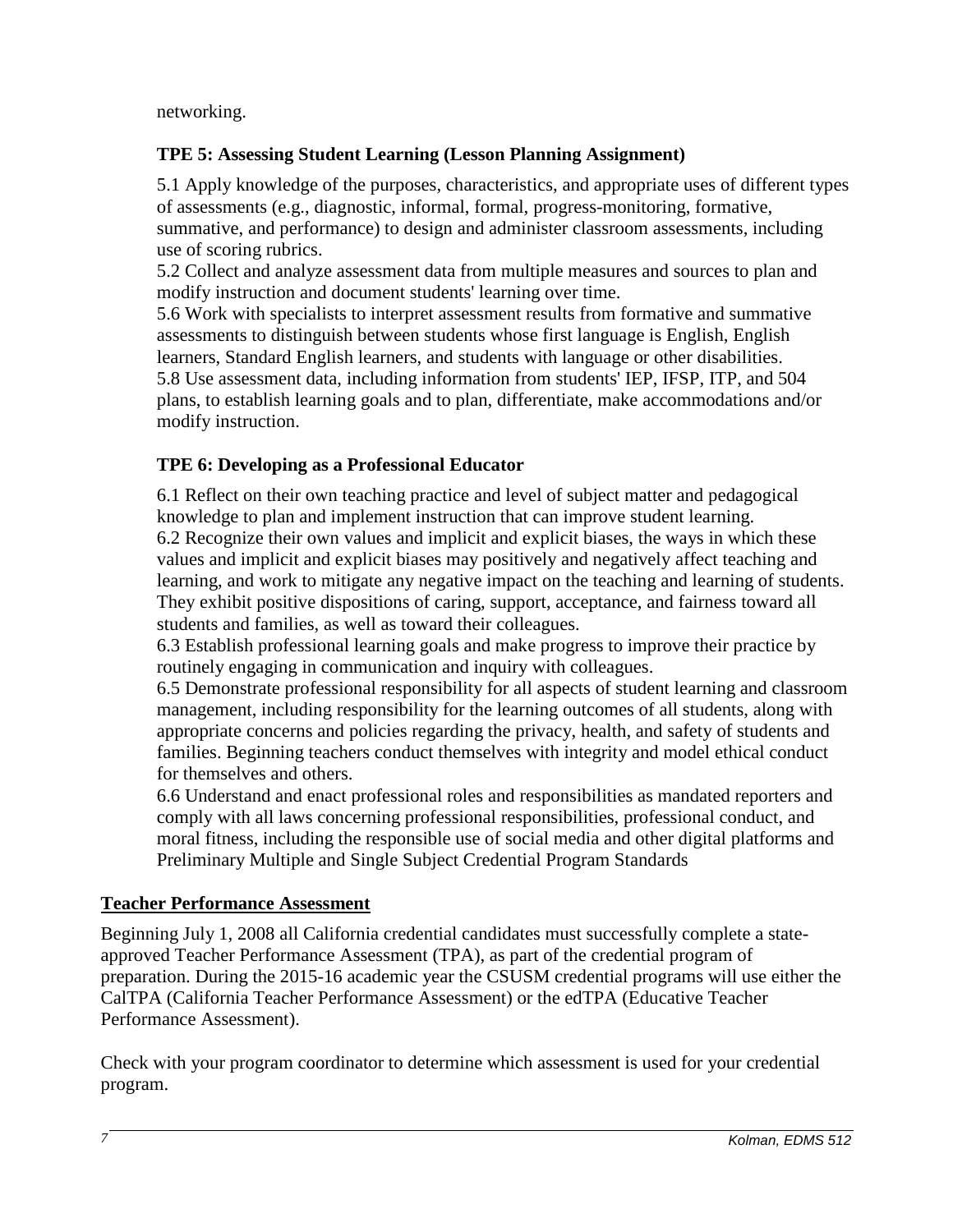# **CalTPA**

To assist with your successful completion of the CalTPA, a series of informational seminars are offered over the course of the program. TPA related questions and logistical concerns are to be addressed during the seminars. Your attendance to TPA seminars will greatly contribute to your success on the assessment. The CalTPA Candidate Handbook, TPA seminar schedule, and other TPA support materials may be found on the SOE website: <http://www.csusm.edu/education/CalTPA/ProgramMaterialsTPA.html>

# **edTPA**

Beginning in Fall 2015, for newly entering initial candidates, the CSUSM assessment system is the edTPA. To assist with your successful completion of the edTPA, a capstone class is part of your curriculum. In this class edTPA related questions and logistical concerns are addressed. Additional support materials are available on the edTPA website: [http://www.edtpa.com/PageView.aspx?f=GEN\\_Candidates.html](http://www.edtpa.com/PageView.aspx?f=GEN_Candidates.html)

Additionally, to support your success in your credential program and with TPA, SOE classes use common pedagogical language, lesson plans (lesson designs), and unit plans (unit designs).

## **Expected Dispositions for the Education Profession**

Education is a profession that has, at its core, certain dispositional attributes that must be acquired and developed. Teaching and working with learners of all ages requires not only specific content knowledge and pedagogical skills, but positive attitudes about multiple dimensions of the profession. The School of Education has identified six dispositions that must be evident in teacher candidates: social justice and equity, collaboration, critical thinking, professional ethics, reflective teaching and learning, and life-long learning. These dispositions have observable actions that will be assessed throughout the preparation program. For each dispositional element, there are three levels of performance - *unacceptable*, *initial target*, and *advanced target*. The description and rubric for the three levels of performance offer measurable behaviors and examples.

The assessment is designed to provide candidates with ongoing feedback for their growth in professional dispositions and includes a self-assessment by the candidate. The dispositions and rubric are presented, explained and assessed in one or more designated courses in each program as well as in clinical practice. Based upon assessment feedback candidates will compose a reflection that becomes part of the candidate's Teaching Performance Expectation portfolio. Candidates are expected to meet the level of *initial target* during the program.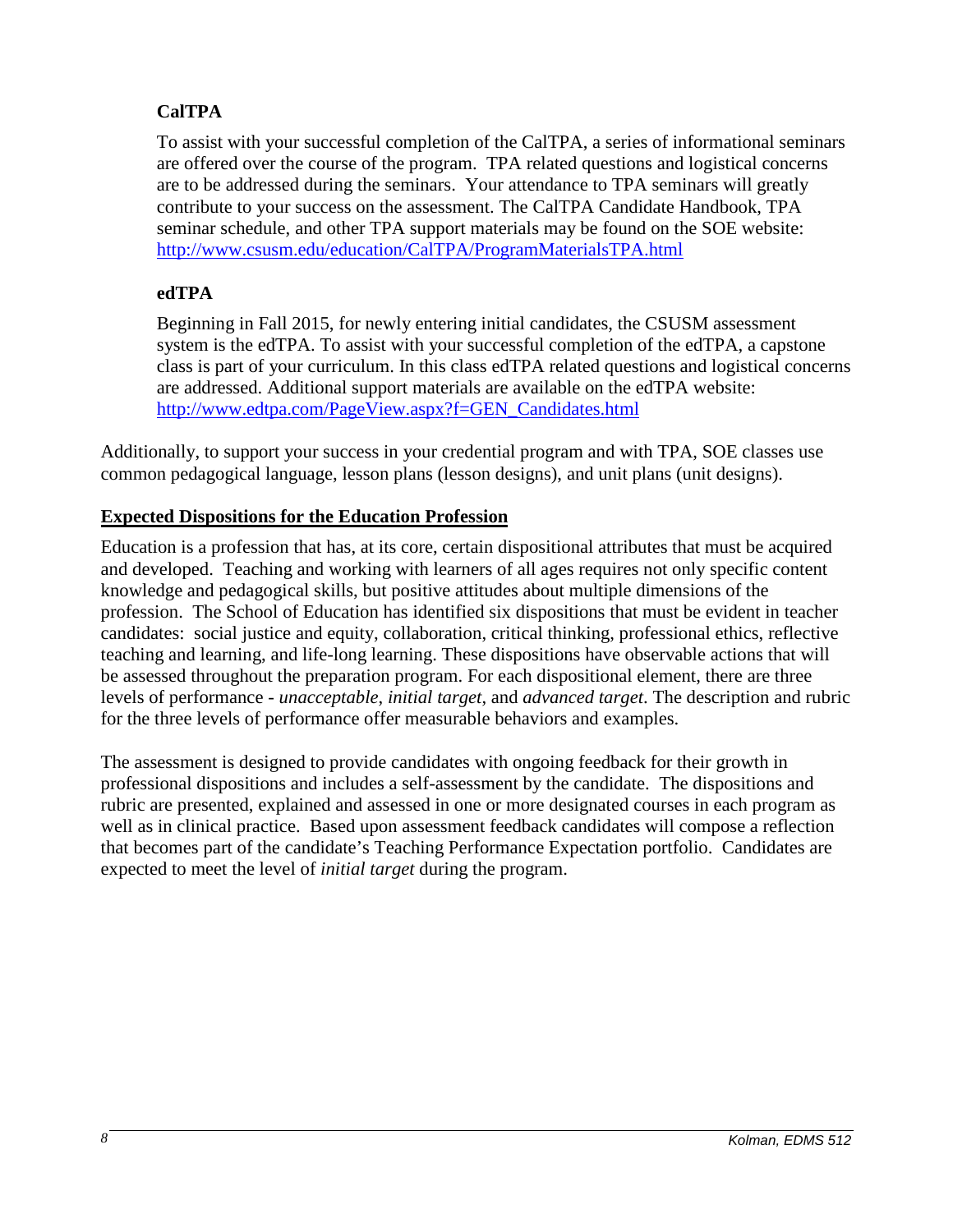# **SCHEDULE/COURSE OUTLINE**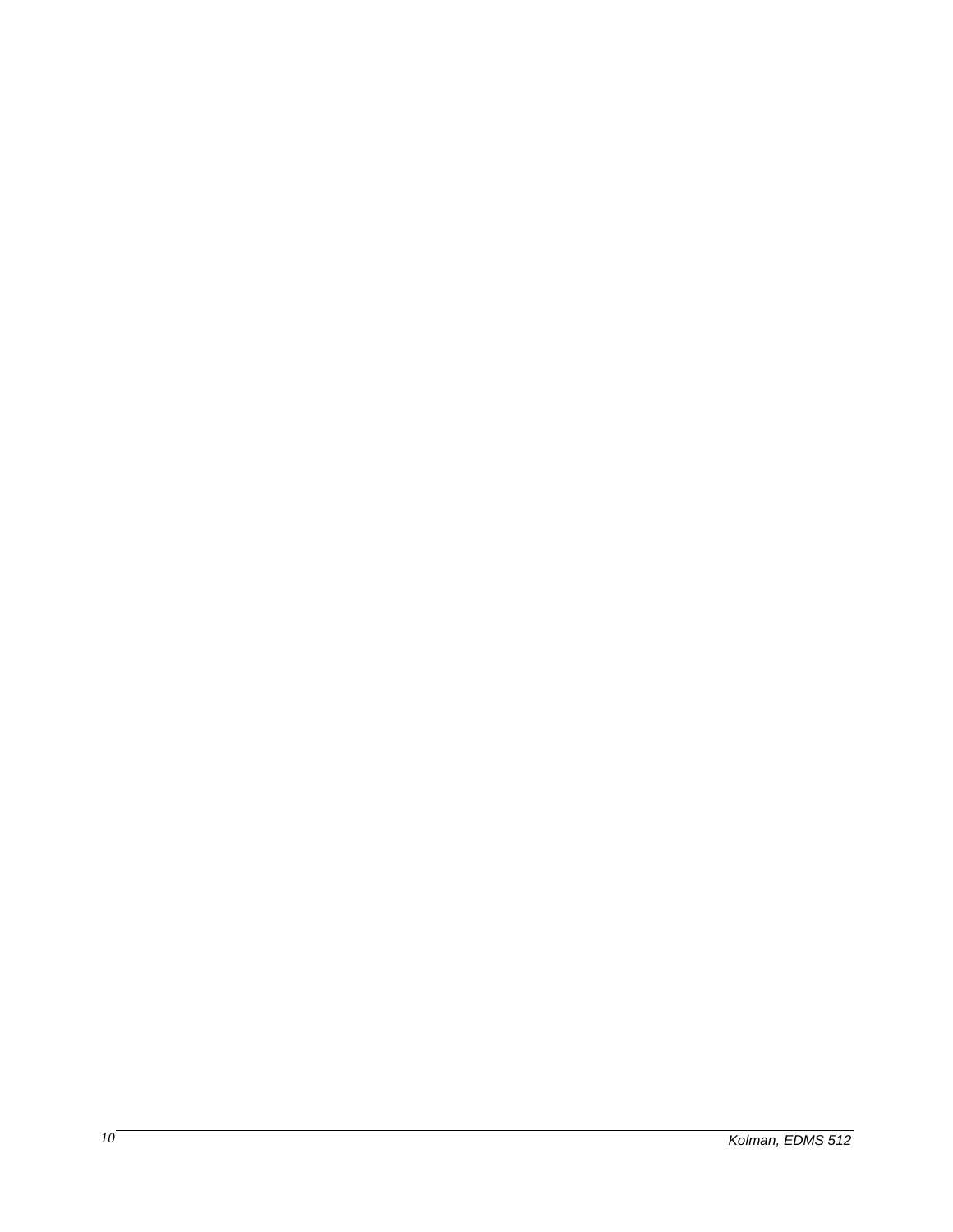| <b>Date</b>        | <b>Topic</b>                                                           | <b>Readings &amp; Assignments Due</b>                                                                                                                                                                                                                                                   |
|--------------------|------------------------------------------------------------------------|-----------------------------------------------------------------------------------------------------------------------------------------------------------------------------------------------------------------------------------------------------------------------------------------|
| Week 1<br>01/24/18 | <b>Course overview</b><br>Unit planning assignment                     | <b>Read: Picower article</b>                                                                                                                                                                                                                                                            |
| Week 2<br>01/31/18 | <b>Revisiting UDL</b><br>Unit workshop day                             | Go to CAST website:<br>$\bullet$<br>http://www.udlcenter.org/aboutudl/udl<br>guidelines_theorypractice; download<br>a printable copy of the UDL<br><b>Guidelines</b>                                                                                                                    |
|                    |                                                                        | <b>Begin reading:</b> Lost at School<br>AT CP II site: Provide letter about<br>$\bullet$<br>recording and edTPA to CT                                                                                                                                                                   |
| Week 3<br>02/07/18 | edTPA Tasks 1 & 2<br>Theory/research and how it<br>impacts teaching    | Due: Complete Google form. Be<br>$\bullet$<br>prepared to talk about your theorist<br>Continue reading: Lost at School<br>٠<br>You should be working on your unit<br>$\bullet$<br>plan                                                                                                  |
|                    |                                                                        | At CP II site: Distribute and begin<br>$\bullet$<br>collecting consent forms from students<br>At CP II site: Begin collecting<br>$\bullet$<br>information for Context for Learning<br>At CP II site: Create a schedule for<br>recording/a topic lined up for edTPA<br>Tasks 1-3 with CT |
| Week 4<br>02/14/18 | edTPA Task 3<br><b>Formative feedback</b><br><b>Rubrics, revisited</b> | <b>Due:</b> Unit Plan via Turnitin<br><b>Read:</b> Heritage Chapter 6 (Formative<br>$\bullet$<br>Feedback for Teaching)<br><b>Bring in: Your Task 4 work</b><br>$\bullet$<br>(including the examples of student<br>work)                                                                |
|                    |                                                                        | Continue reading: Lost at School<br>You should be working on your Task<br>1 Lesson Sequence plans                                                                                                                                                                                       |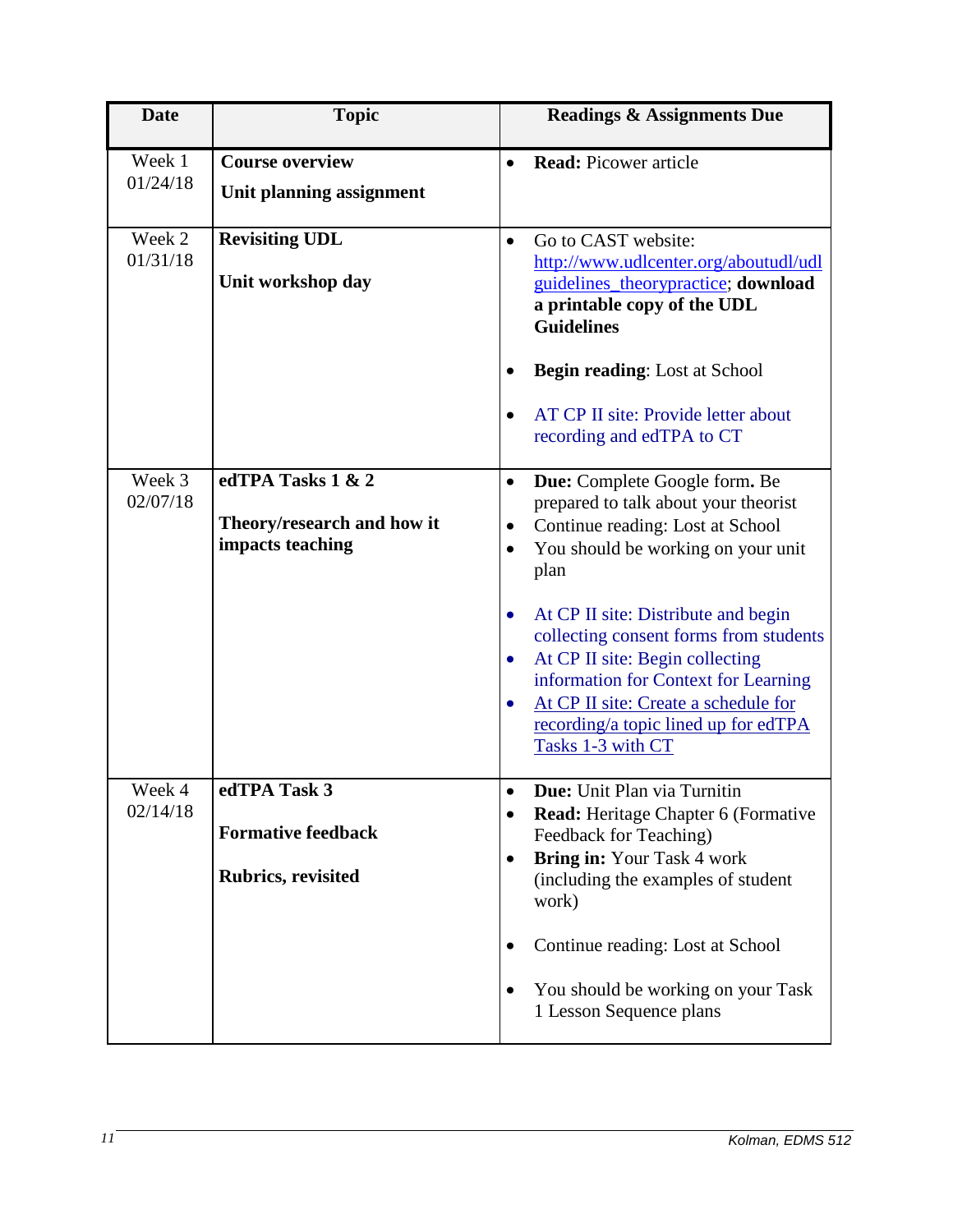| Week 5       | <b>Lost at School</b>                                                      | $\bullet$ | <b>DUE:</b> Lost at School complete     |  |
|--------------|----------------------------------------------------------------------------|-----------|-----------------------------------------|--|
| 02/21/18     |                                                                            |           | You should be working on your Task      |  |
|              |                                                                            |           | 1 Lesson Sequence plans                 |  |
|              |                                                                            |           |                                         |  |
|              |                                                                            |           |                                         |  |
|              |                                                                            | $\bullet$ | At CP II site: Be sure you have         |  |
|              |                                                                            |           | collected video waivers                 |  |
|              |                                                                            | $\bullet$ | Check in with CT about lesson plan      |  |
|              |                                                                            |           | sequence                                |  |
|              |                                                                            |           |                                         |  |
| Week 6       | <b>Job market</b>                                                          | $\bullet$ | Bring in a binder with tabs, as well as |  |
| 02/28/18     | Resumes                                                                    |           | any artifacts or evidence that you      |  |
|              | Portfolios                                                                 |           | think might be appropriate for          |  |
|              |                                                                            |           | inclusion in your professional          |  |
|              | <b>Education and the Law</b>                                               |           | portfolio (see assignment in syllabus)  |  |
|              | <b>IEPs</b>                                                                | $\bullet$ | <b>Bring in a current copy of your</b>  |  |
|              |                                                                            |           | resume                                  |  |
|              |                                                                            | $\bullet$ | You should be working on your Task      |  |
|              |                                                                            |           | 1 Lesson Sequence plans                 |  |
|              |                                                                            |           |                                         |  |
| Week 7       | Mock interviews, managing your                                             |           |                                         |  |
| 03/07/18     | online reputation                                                          | $\bullet$ | <b>Due:</b> Classroom Management Plan   |  |
|              |                                                                            | $\bullet$ | You should be working on your Task      |  |
|              |                                                                            |           | 1 Lesson Sequence plans                 |  |
|              | <b>Writing commentaries workshop</b>                                       |           |                                         |  |
|              |                                                                            |           |                                         |  |
| Week 8       | <b>Portfolio presentations</b>                                             | $\bullet$ | Due: edTPA Task 1 Lesson Sequence       |  |
| 03/14/18     |                                                                            |           | <b>Bring: Portfolio</b>                 |  |
| $03/19/18$ - | <b>I EXPECT THAT YOU WILL BE VIDEO RECORDING FOR TASK 2</b>                |           |                                         |  |
| 04/13/18     | <b>BETWEEN 03/19 AND 04/13 in your CP II.</b> The time that you video will |           |                                         |  |
|              | depend on your CT and the school's spring break schedule. DO NOT forget to |           |                                         |  |
|              | check your edTPA work against the rubrics and through consultation with    |           |                                         |  |
|              | Making Good Choices. Feel free to email me with questions!                 |           |                                         |  |
| 04/26/18     |                                                                            | $\bullet$ | <b>UPLOAD</b> your final edTPA (Tasks   |  |
|              |                                                                            |           | 1, 2, 3, AND 4) to Pearson BY THIS      |  |
|              |                                                                            |           | <b>DATE!</b> Email me when you have     |  |
|              |                                                                            |           | completed the upload.                   |  |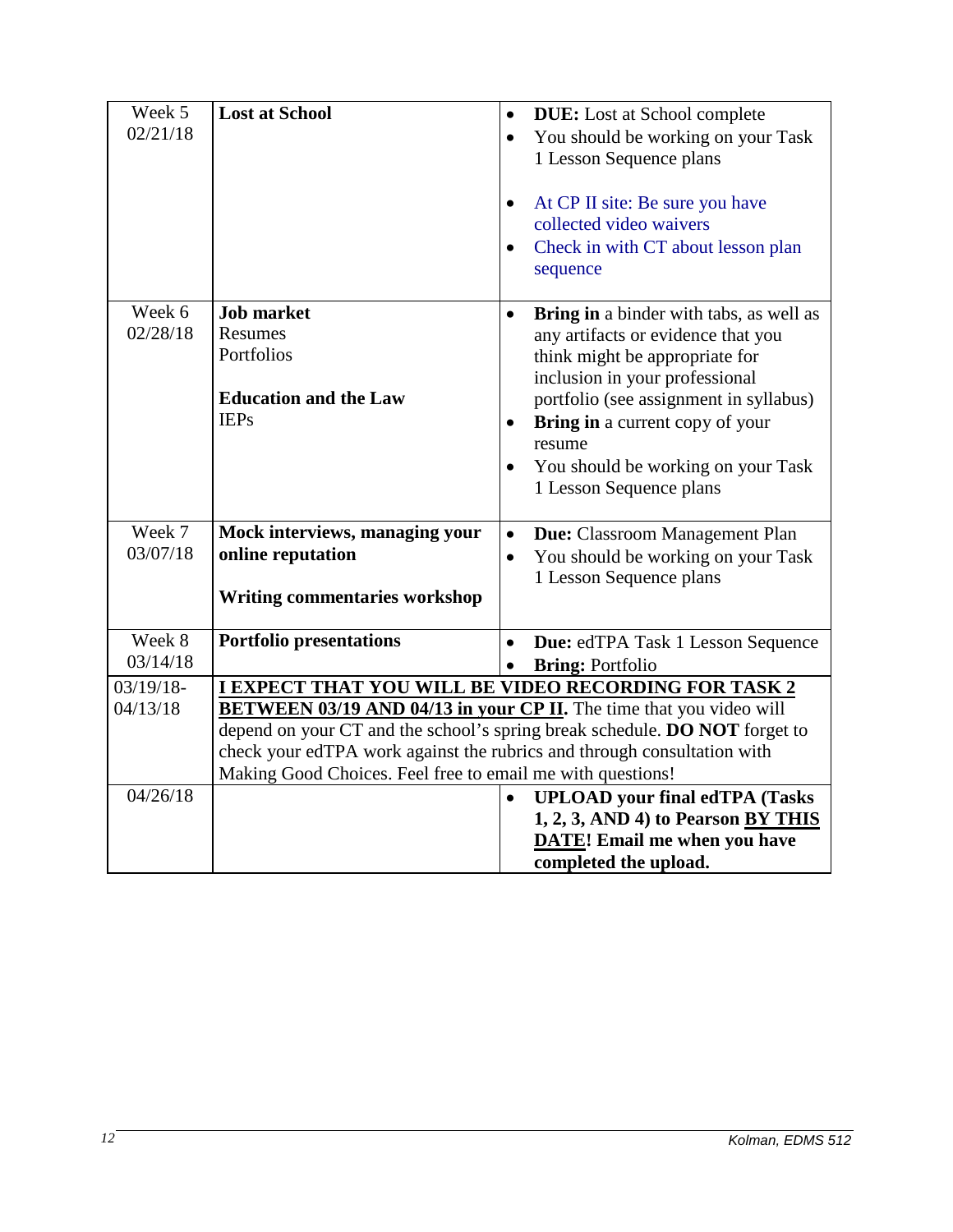# **COURSE REQUIREMENTS AND GRADED COURSE COMPONENTS**

## **Purposeful Theory/Research Resource Project and Presentations 5 points**

For this assignment, you will be broken up into small groups to study an assigned theorist/researcher's perspective on teaching and learning. As a group, you will contribute to a Google Doc that outlines major components/tenets of this perspective, including explanation of core terms. In addition, you will provide key "quotes" (include page numbers and source) on which an individual might draw if they were to describe this theory/research to another person. Your group will do a short presentation in class on **February 7**.

### **Unit Plan 30 points**

For this assignment, you will work in groups of 3-4 to research and design an integrated thematic curricular unit. The entire unit will revolve around a social justice theme and integrate the following disciplines: Language arts, social studies, science, math, art, and physical education. It is expected that the unit will demonstrate cultural responsiveness, attention to ELD standards, and Universal Design for Learning principles. This unit plan is due **February 14.** The grade assigned to this unit is the grade that will be given to each member of the group.

### **Classroom Management Plan 20 points**

For this assignment, you should illustrate your approach to classroom management by creating both text and visuals (with citations) that focus on:

- 1) How you will structure the routines and systems in your classroom to help it run smoothly and effectively. Be sure to consider arrival routines, signals, transitions, materials management, and end-of-day routines.
- 2) How you plan to **teach** your students to engage with these routines and systems. You might want to consider here how a community credo or set of rules might be established and support your routines and systems.
- *3)* How you plan to address challenging behaviors in the classroom. I HIGHLY RECOMMEND you draw on our *Responsive Classrooms* text as well as what you have learned from *Lost at School* to structure this section.

Be certain to include both visuals and text. This is due **March 7.** I highly recommend that, once you receive feedback on this assignment, that you revise it for inclusion in your professional portfolio.

## **edTPA Task 1 Lesson Plans 25 points**

In this class you will work to develop edTPA Tasks 1 and 3, and revisit your work on Task 4. We will be focusing on developing the lesson plan sequence (Task 1) that you will then implement with your students during the second 8 weeks of CP II (Task 2). We will also be considering the key aspects of Task 2 that must be integrated into Task 1, as well as developing and providing feedback on assessments (Task 3). Implementation, writing of all commentaries, and checking your work against the rubrics will occur largely in the second 8 weeks of the semester on your own.

You will submit your lesson plan sequence to me VIA EMAIL (Task 1) on **March 14.**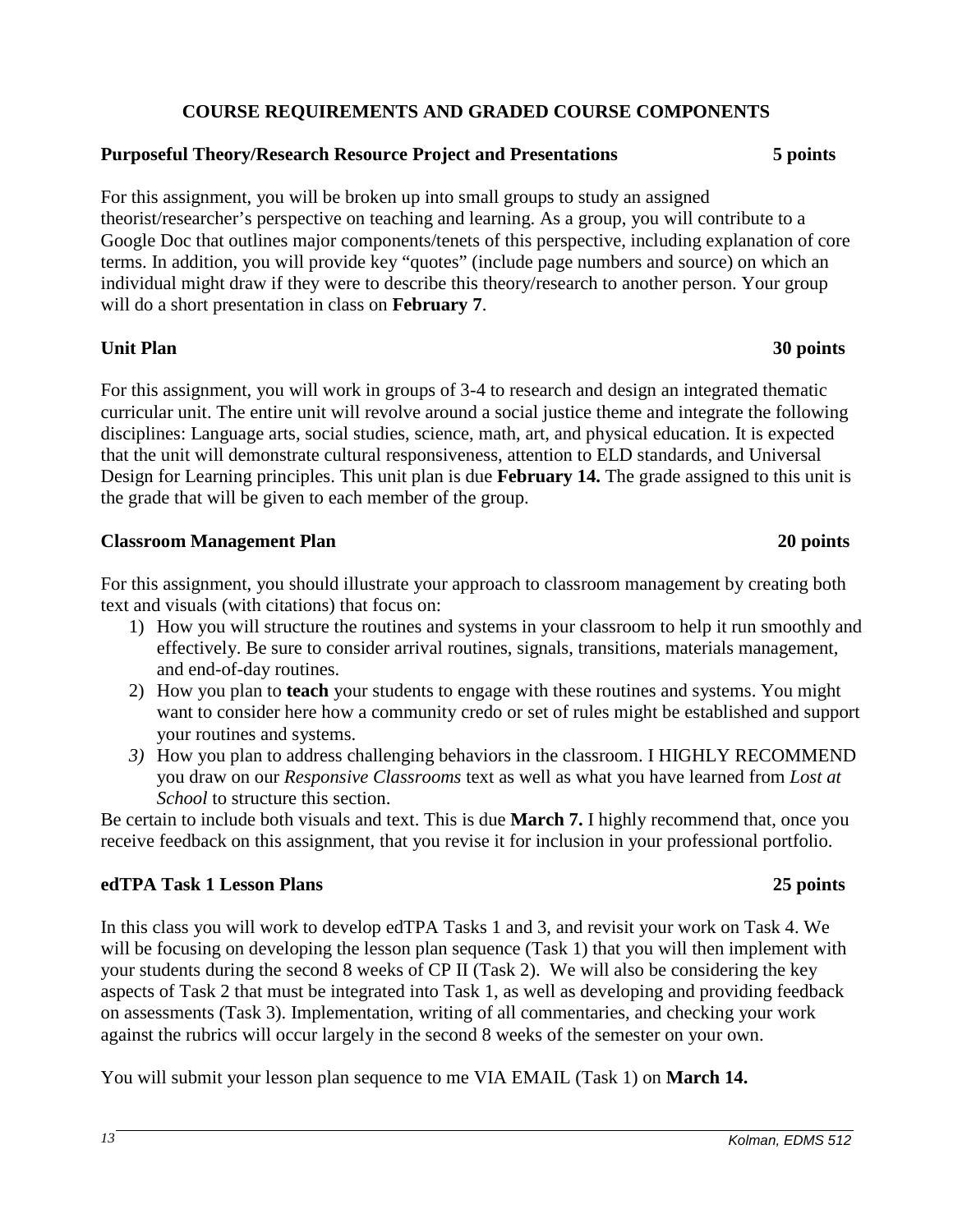## **Professional Portfolio Presentation 20 points**

On **March 14** you will present your professional portfolio to a small group for feedback and also for practice describing yourself as a competent novice teacher. Your professional portfolio is both a collection of documents and a formal reflection upon your work that provides a holistic portrait of your growth.

This portfolio draws on your work across your entire time within the credential program, inclusive of your clinical practice. The pages included should communicate important ideas **about your teaching** and **student learning** as succinctly and dynamically as possible, through: student work, lesson plans, graphic organizers, photographs and/or other artifacts. Layout matters: consider charts, captions, bullets, pictures, titles and subtitles. When creating portfolio pages, you want to quickly signal key concepts and provide persuasive visual evidence of your impact as a teacher. Accordingly, each page should NOT contain excessive amounts of typed text.

## The portfolio may include:

- *1) Table of Contents*
- *2) Key documents*
	- a. This section may include: your resume, a philosophy of teaching, any formal written evaluations of your teaching (from your supervisors, cooperating teachers, principals, etc. Be sure to add your evaluations from your CP II experience after it is complete.), copies of your TB test clearance, certificates from any trainings you have completed, and any other key documents that you believe would be helpful to have on hand.
- 3) *Classroom management*
	- a. You should create at least two pages that demonstrate how you develop classroom community, are prepared to deal with challenging behavior in the classroom, and have planned for inclusive classroom management. I recommend building out this section based on the Classroom Management Plan assignment that you will complete this semester. Be sure to consider here how you understand the intersection of management and English Learners/Students with disabilities.
- 4) *Teaching practice*
	- a. In this section you should really showcase your teaching. I would include a set of lessons that you developed that shows your ability to meet the needs of the students in your classroom (this could be the lessons you developed for edTPA Task 1 or other lessons from your clinical practice experiences). Be sure to showcase your ability to engage and support students in learning, and use the Universal Design for Learning framework/differentiation/SIOP model within your teaching. One thing that can really make this section shine is to include pictures of you working with students as well as any differentiated materials you have developed. You may also want to include the integrated unit materials you developed.
- 5) *Reflect on what and how a child learned from/with you*
	- a. Analyze the learning of one child with whom you have worked intensely. You may draw upon data pieces collected through any of your assignments, Clinical Placement I or II, or the edTPA to support your description of the student's learning.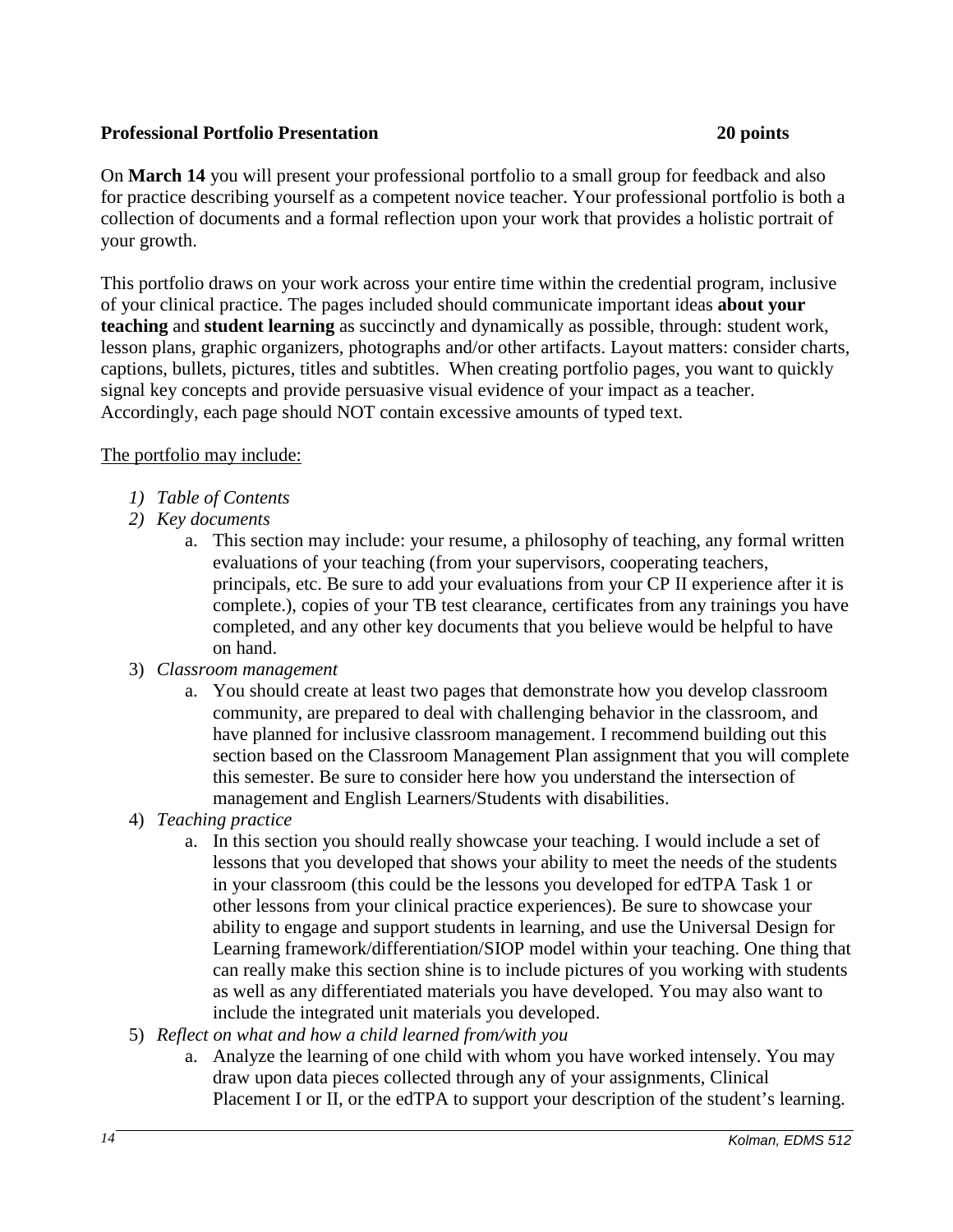b. Create a visual page (or pages) that succinctly and dynamically demonstrates how this child learns, and what this child learned (over your time in the classroom)**.** Tie your analysis directly to work samples (e.g., student work).

## **Electronic Submissions of Assignments**

This course is paperless, unless otherwise noted. Points will be deducted for late submissions, as the work you do is essential to the discussions conducted in this course. Make sure you turn in the assignments in Microsoft Word, 12-point font, in Times New Roman.

### **Grading Standards**

| Unit Plan                                          | 30 points  |
|----------------------------------------------------|------------|
| Theory/Research Resource Project and Presentations | 5 points   |
| <b>Classroom Management Plan</b>                   | 20 points  |
| edTPA Task 1 Lesson Plans                          | 25 points  |
| Professional Portfolio Presentation                | 20 points  |
| <b>Total</b>                                       | 100 points |

 $A = 93-100$  $A = 90-92$  $B+=87-89$  $B = 83 - 86$  $B - 80 - 82$  $C_{+}$  = 77-79  $C = 73-76$  $C = 70-72$  $D = 60-69$  $F = 0.59$ 

# **Final Exam Statement**

There is no final exam for this course

## **School of Education Attendance Policy (Also see other notes below)**

Due to the dynamic and interactive nature of courses in the School of Education, all candidates (course participants) are expected to attend all classes and participate actively. At a minimum, candidates (course participants) must attend more than 80% of class time, or s/he may not receive a passing grade for the course at the discretion of the instructor. Individual instructors may adopt more stringent attendance requirements. Should the candidate (course participants) have extenuating circumstances, s/he should contact the instructor as soon as possible. *(Adopted by the COE Governance Community, December, 1997).*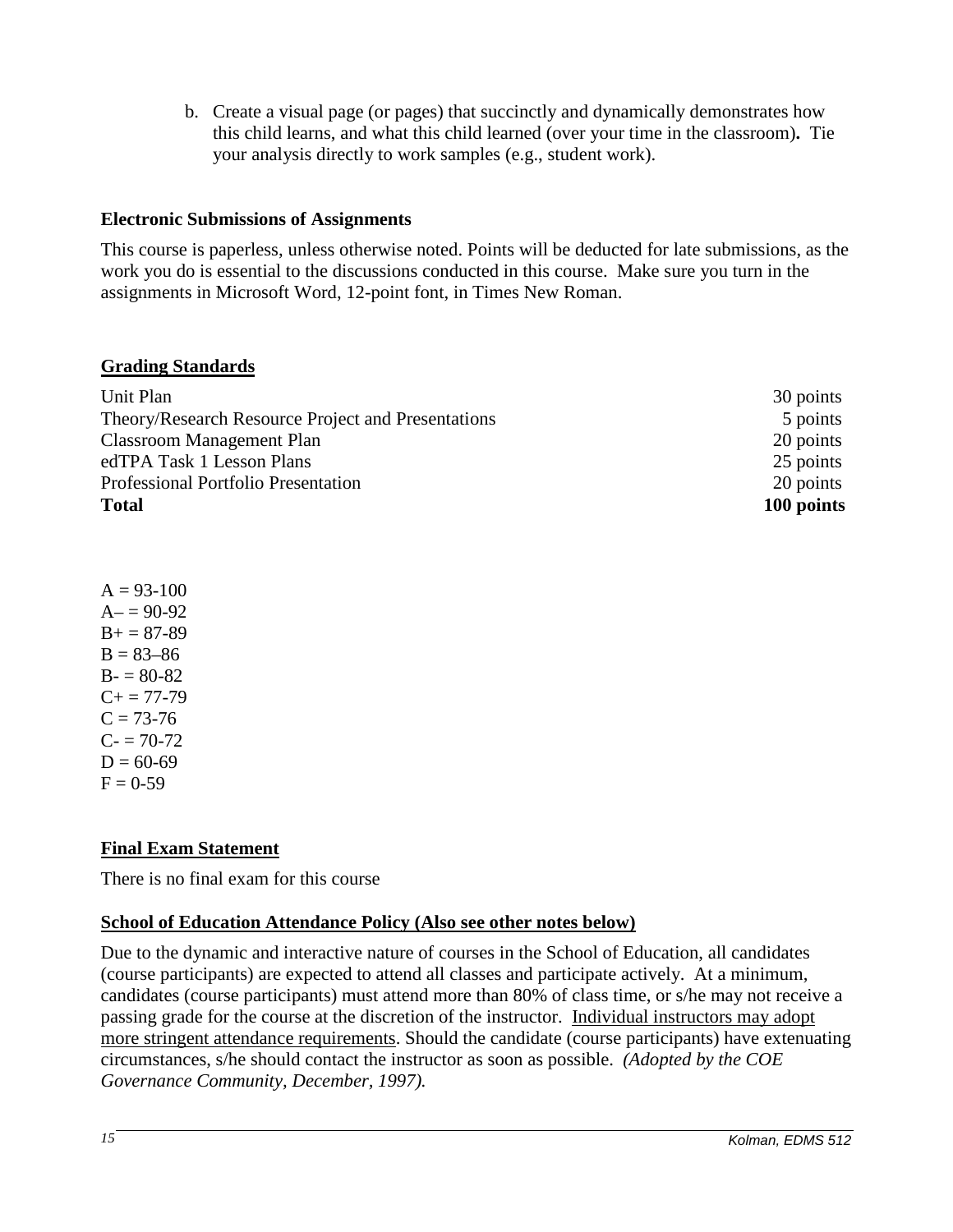# **Policy on Late Work**

Students are expected to turn in their work in a timely manner; this is particularly important because each course session is designed to utilize the assignments/readings due in class. There will be a 10% deduction in points for each day a written assignment is turned in late. Assignments will not be accepted if they are more than one week late. Please speak with me if there are exceptional circumstances.

# **Other Notes about Attendance and Participation**

This course has been designed to provide ample opportunities for your participation. To facilitate discussion, you are expected to come to class prepared to talk about all of the required readings. Students are encouraged to contribute to class discussion and diverse views are desired. Try to connect the readings to your teaching and fieldwork observation experiences whenever possible.

It is an expectation that you will behave in a professional manner. This will require that you approach your instructor, school personnel, and colleagues in a respectful manner that emphasizes problem solving. Your full attendance means you are not distracted by electronic equipment. As a rule, cell phones should be turned off or to the vibrate mode during class. Laptop computers are essential to the process of our learning; however, it is expected that all students will avoid recreational use of computers during class and that laptops will be put away at the request of the instructor. Of course, participation also includes the extent to which you participate in class discussion and how you interact with colleagues.

The class is scheduled to meet 8 times over the spring term. Each of you is expected to be present at every class or activity, to be on time, to not leave class early, and to participate actively and generously. Consistent or excessive tardiness will be noted and will impact your grade. More than one absence will have an impact on your final grade; more than two absences may require that you drop and retake the class.

# **GENERAL CONSIDERATIONS**

# **CSUSM Academic Honesty Policy**

Students will be expected to adhere to standards of academic honesty and integrity, as outlined in the Student Academic Honesty Policy. All assignments must be original work, clear and error-free. All ideas/material that are borrowed from other sources must have appropriate references to the original sources. Any quoted material should give credit to the source and be punctuated accordingly.

Academic Honesty and Integrity: Students are responsible for honest completion and representation of their work. Your course catalog details the ethical standards and penalties for infractions. There will be zero tolerance for infractions. If you believe there has been an infraction by someone in the class, please bring it to the instructor's attention. The instructor reserves the right to discipline any student for academic dishonesty, in accordance with the general rules and regulations of the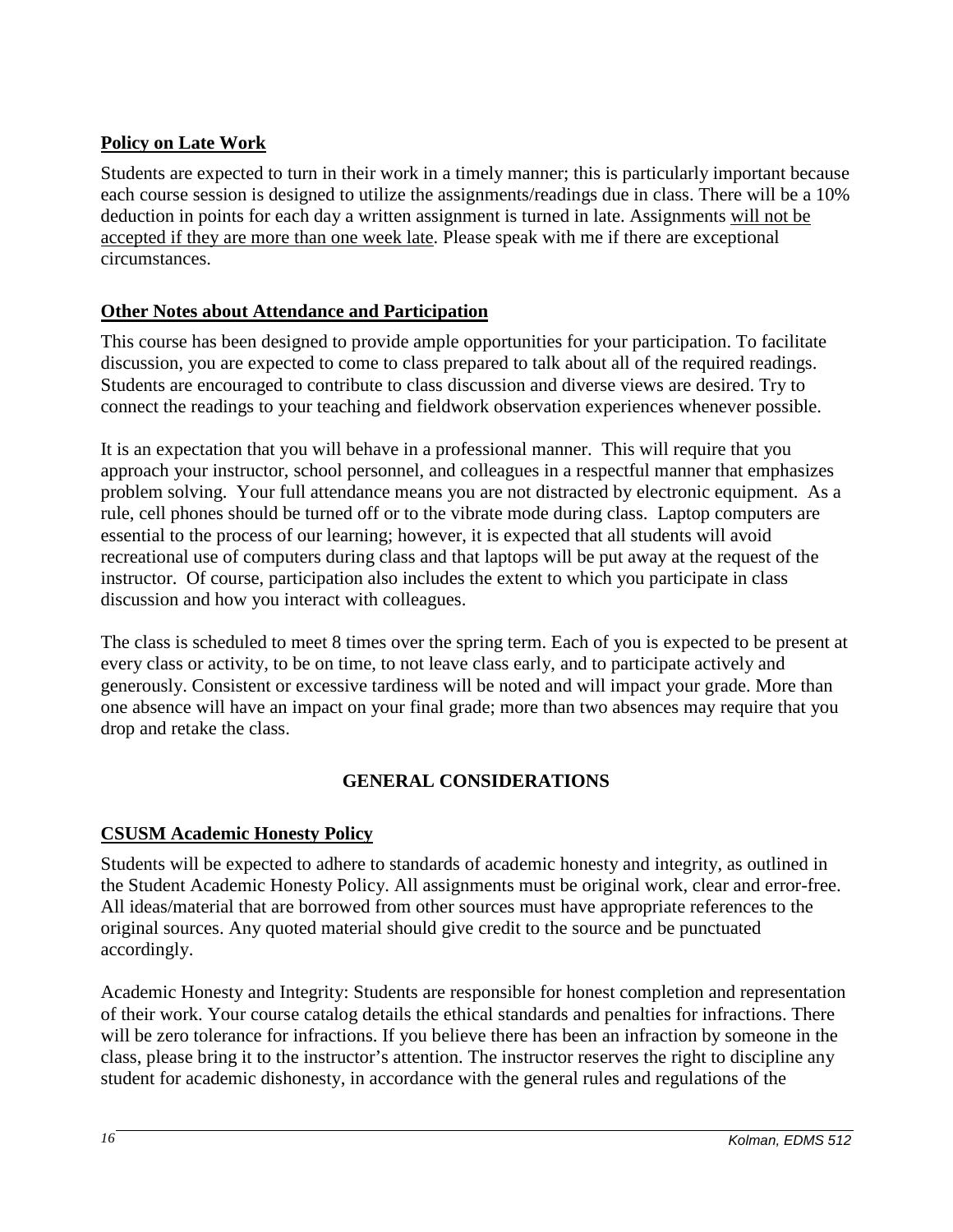university. Disciplinary action may include the lowering of grades and/or the assignment of a failing grade for an exam, assignment, or the class as a whole.

Incidents of Academic Dishonesty will be reported to the Dean of Students. Sanctions at the University level may include suspension or expulsion from the University. Refer to the full Academic Honesty Policy at: [http://www.csusm.edu/policies/active/documents/Academic\\_Honesty\\_Policy.html](http://www.csusm.edu/policies/active/documents/Academic_Honesty_Policy.html)

## **Plagiarism**

As an educator, it is expected that each candidate (course participant) will do his/her own work, and contribute equally to group projects and processes. Plagiarism or cheating is unacceptable under any circumstances. If you are in doubt about whether your work is paraphrased or plagiarized see the Plagiarism Prevention for Students website [http://library.csusm.edu/plagiarism/index.html.](http://library.csusm.edu/plagiarism/index.html) If there are questions about academic honesty, please consult the University catalog.

## **Students with Disabilities Requiring Reasonable Accommodations**

Students with disabilities who require reasonable accommodations must seek approval for services by providing appropriate and recent documentation to the Office of Disability Support Services (DSS). This office is in Craven Hall 4300, contact by phone at (760) 750-4905, or TTY (760) 750- 4909. Students authorized by DSS to receive reasonable accommodations should meet with their instructor during office hours. Alternatively, in order to ensure confidentiality, in a more private setting.

## **All University Writing Requirement**

In keeping with the All-University Writing Requirement, all 3-unit courses must have a writing component of at least 2,500 words (approximately). This will be met through written assignments.

# **Course Format**

This is a face-to-face course format.

## **Necessary Technical Competency Required of Students**

Students are expected to demonstrate competency in the use of various forms of technology (i.e. word processing, electronic mail, WebCT6, use of the Internet, and/or multimedia presentations). Specific requirements for course assignments with regard to technology are at the discretion of the instructor. Keep a digital copy of all assignments for use in your teaching portfolio. All assignments will be submitted online, and some will be submitted in hard copy as well. Details will be given in class.

## **Contact Information for Technical Support Assistance**

ITT student support services link - http://www.csusm.edu/sth/support/index.html